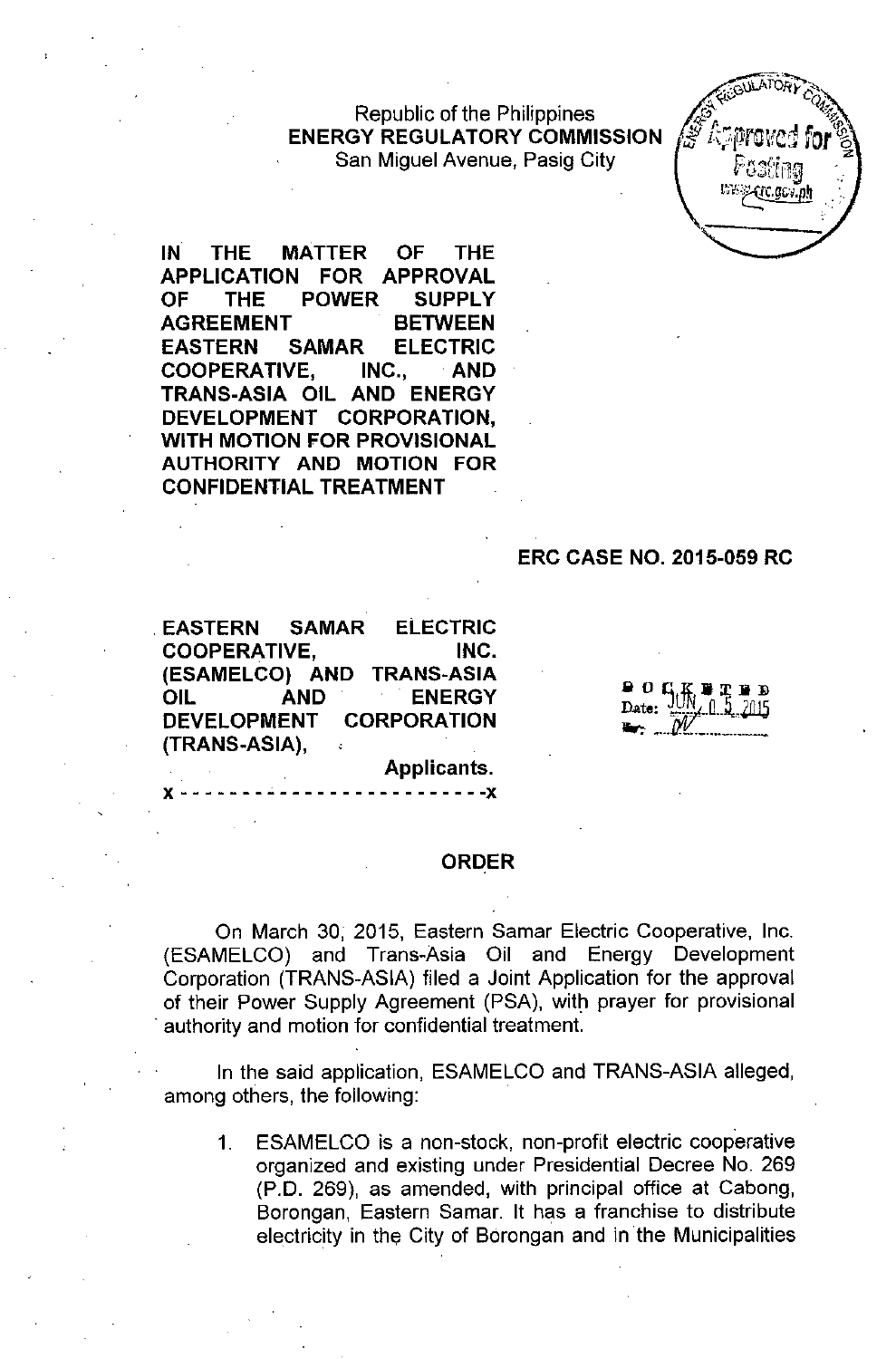of Balangkayan, Can-Avid, Dolores, Guiuan, Llorente, Maydolong, Taft, San Julian, Sulat, Arteche, Balangiga, Gen. Macarthur, Giporlos, Hernani, Jipapad, Lawaan, Maslong, Mercedes, Oras, Quinapondan, Salcedo, San Policarpio, all within the Province of Eastern Samar;

- 2. TRANS-ASIA is a corporation duly organized and existing under the laws of the Republic of the Philippines, with principal address at Level 11, PHINMA Plaza, 39 Plaza Drive, Rockwell Center, Makati City;
- 3. Pursuant to Rule 20 (B) of the Commission's Rules of Practice and Procedure, the instant application is submitted to the Commission for its review and approval of the PSA dated December 20, 2014 executed by and between ESAMELCO and TRANS-ASIA;
- 4. In compliance with Rule 6 of the Commission's Rules of Practice and Procedure, a copy of the Joint Application with all its annexes and accompanying documents were furnished to the legislative bodies of the cities or municipalities where ESAMELCO principally operates. The copies of the corresponding proofs of receipt are attached to the application as Annex "C-1" and series;
- 5. Furthermore, they have caused the publication of the present Joint Application in its entirety, excluding its annexes, in a newspaper of general circulation within ESAMELCO's franchise area. The copies of the newspaper and the corresponding affidavit of publication are attached as Annexes "C-2" and "C-3," respectively;
- 6. TRANS-ASIA was selected as a winning bidder after the Power Sector Assets and Liabilities Management Corporation (PSALM) conducted a bidding for the selection and appointment of Independent Power Producer Administrator (IPPA) for the Strips of Energy of the Unified Leyte Geothermal Power Plant (ULGPP) pursuant to Section 51(c) of Republic Act No. 9136 (R.A. 9136), otherwise known as the *Electric Power Industry Reform Act* of 2001 (EPIRA). TRANS-ASIA was issued a *Notice of Award* by PSALM for the right to 40 MW Strips of Energy from the ULGPP. A copy of the *Notice of Award* is attached to the application as Annex "D";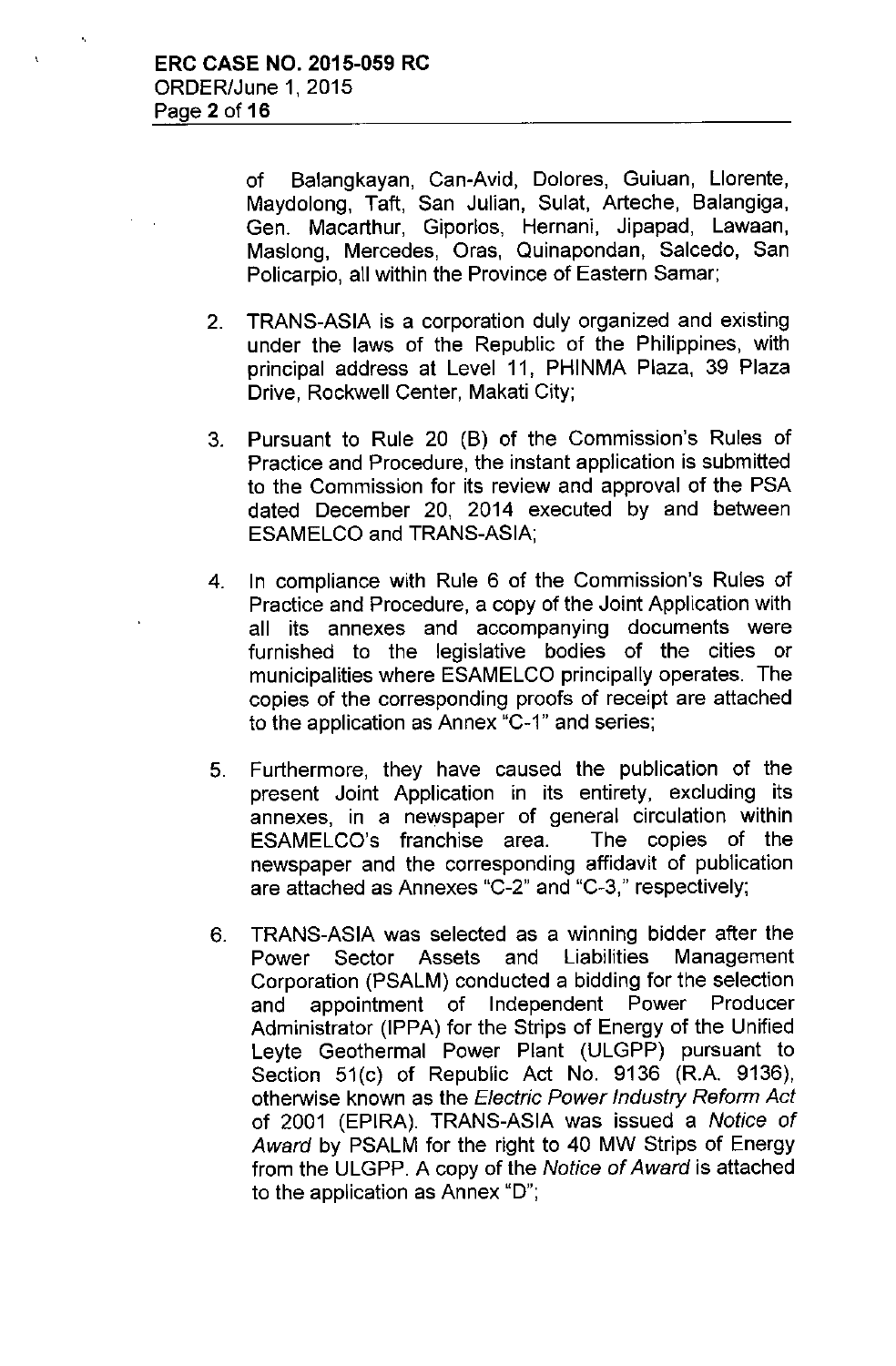$\mathbf{r}$ 

- 7. Power Supply. At present, ESAMELCO sources its electricity requirements from different power suppliers. However, due to increasing energy demand and volatility of Wholesale Electricity Spot Market (WESM) prices, ESAMELCO deemed it necessary to look for additional capacity to address its electricity requirements, aggregate with other Region 8 ECs to ensure bargaining power in negotiating with potential power suppliers;
- 8. Regretfully, sometime on November 2013, Typhoon Yolanda severely hit the region which resulted to loss of lives, total shutdown of basic services, commercial establishments, tourism, agriculture, infrastructure, telecommunication, transportation, financial services, and hospitals, among others. Rehabilitation efforts and restoration of reliable electric services is essential for the economic recovery of the region;
- 9. Competitive Procurement Process. In view of the power supply and demand situation in the region and due to the damage brought about by Typhoon Yolanda, the eleven (11) electric cooperatives of Region 8 composed of Don Orestes Romualdez Electric Cooperative, Inc. (DORELCO), Leyte II Electric Cooperative, Inc. (LEYECO II), Leyte III Electric Cooperative, Inc. (LEYECO III), Leyte IV Electric Cooperative, Inc. (LEYECO IV), Leyte V Electric Cooperative, Inc. (LEYECO V), Southern Leyte Electric Cooperative, Inc. (SOLECO), Biliran Electric Cooperative, Inc. (BILECO), Samar I Electric Cooperative, Inc. (ESAMELCO), Samar II Electric Cooperative, Inc. (ESAMELCO) and Eastern Samar Electric Cooperative, Inc. (ESAMELCO) (the Region 8 ECs) agreed through a Memorandum of Agreement (MOA) to conduct a joint procurement of their short-term aggregated baseload requirement. A Bids and Awards Committee was created to conduct the "R8 Joint Competitive Power Supply Procurement" (R8 JCPSP). A copy of the MOA is attached to the application as Annex "E";
	- 9.1. The Region 8 ECs initially prepared their respective least-cost power supply plans and subsequently their aggregated demand for competitive bidding;
	- 9.2. The competitive tender was published and announced in the franchise areas of the Region 8 ECs. In addition, prospective Bidders (GENCOs, IPP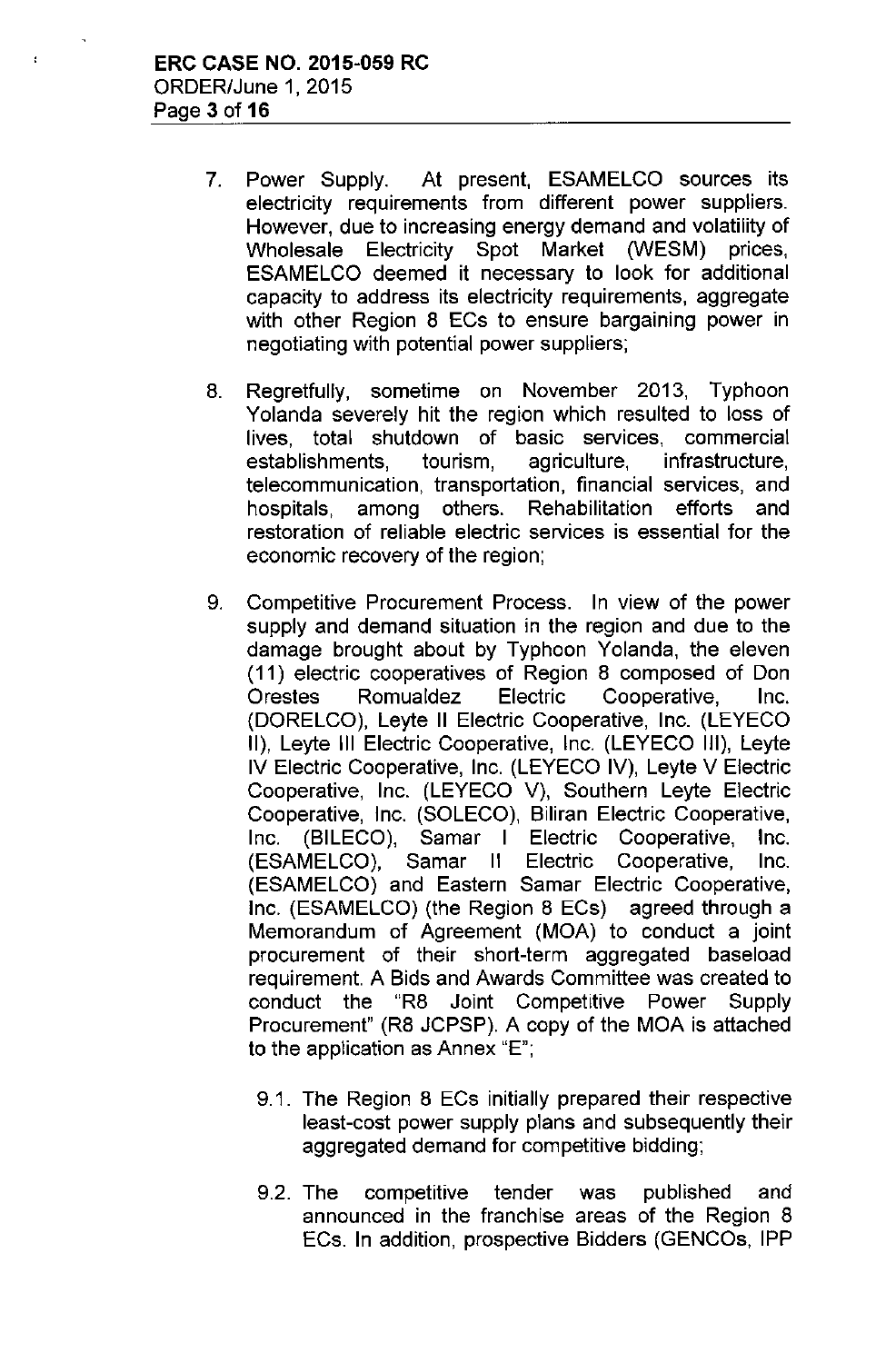Administrators and Wholesale Aggregators) were invited;

- 9.3. Scope of the Bid. The capacity offered by the winning bidder shall be allocated among the eleven (11) Region 8 ECs in proportion to their declared demand. A bidder may offer to supply capacity that is less than or equal to the aggregated baseload requirement in any or all of the contract years in increments of 1 MW. In the event that some winning bidders offered less than 11 MW, the loads shall be optimally allocated in such a way that the blended price from the R8 JCPSP is almost the same. In the event multiple bidders are declared winners for any contract year, all winning bidders shall enter into individual power supply agreements with each of the 11 ECs;
- 9.4. Bidders who signified their intention to join by buying the Bidding Documents attended Pre-Bid Conferences where they gave their comments and sought clarification on the bidding requirements and process. The BAC issued Bid Bulletins and the Final Instruction to Bidders;
- 9.5. The process followed the 2-envelope system, the legal requirements and proof of financial and technical capability in the first and the commercial offer in the second. Bids were evaluated based on an Evaluation Framework released to the bidders;
- 9.6. After evaluating the bids of each supplier, on November 14, 2014, the BAC issued a Notice of Award declaring TRANS-ASIA as a winning bidder of 40 MW for Contract Year 2015 with a Lowest Calculated Responsive Bid Effective Price of PhP5.5489/kWh and an Offered Capacity of 20 MW for 2016 with a Lowest Calculated Responsive Bid Effective Price of PhP5.611/kWh;

## Abstract of the Power Supply Agreement and Related Information

10. The PSA between ESAMELCO and TRANS-ASIA is the result of a joint procurement process for the short-term aggregated baseload power supply for 2015-2018 of Region 8 ECs;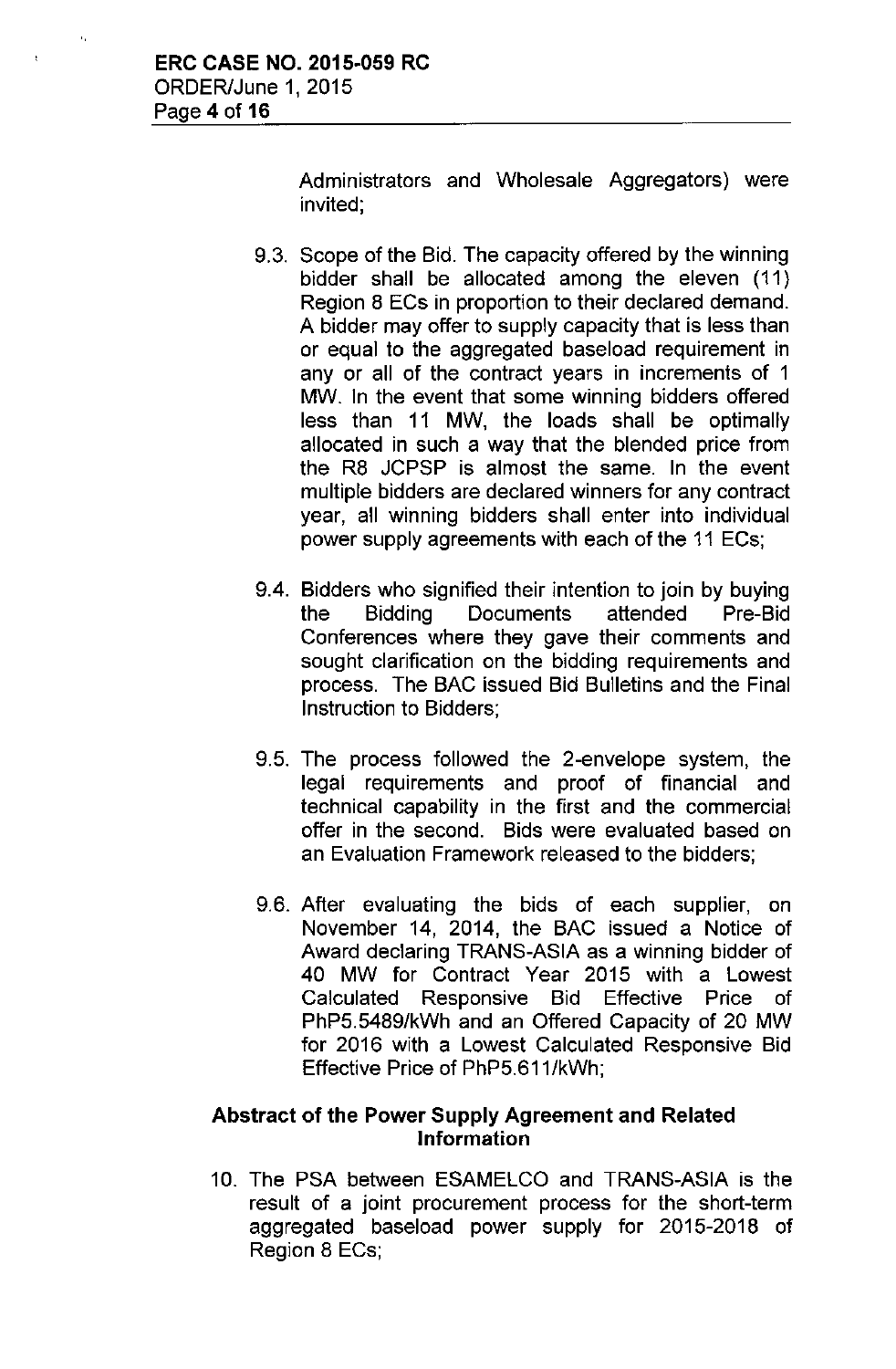# **Salient Features**

- 11. The PSA, between ESAMELCO and TRANS-ASIA contains the following salient terms and conditions:
	- *11.1. Tenn.* The PSA shall have a term of two (2) years beginning December 26, 2014 to December 25, 2016. Commencement of supply of the Contracted Capacity shall be subject to the fulfillment of certain Conditions Precedent as provided in the PSA;
	- *11.2. Contracted Capacitv.* The Contracted Capacity for ESAMELCO is 6 MW for 2015 and 2 MW for 2016;
	- *11.3. Delivery Points.* TRANS-ASIA shall supply the Contracted Capacity at the Market Trading Nodes of the ULGPP or from TRANS-ASIA's other electricity supply sources in case of Replacement Power;
	- *11.4. Unutilized Capacity and Exchange of Contracted Capacities.* The unutilized capacity, if any, of ESAMELCO may be used by other Region 8 ECs or sold to the WESM;
	- *11.5. Replacement Power on Scheduled and/or Unscheduled Outages of ULGPP.* In the event that TRANS-ASIA is unable to deliver, or cause to be delivered, the Contracted Capacity, or a portion thereof, from the ULGPP for reasons not constituting a Force Majeure Event, TRANS-ASIA shall deliver, or cause to be delivered, said Contracted Capacity, or a portion thereof, at the Delivery Point from other generation or supply sources, including the WESM, at the Electricity Fees as provided in PSA;
	- *11.6. Electricity Fees.* The BUYER shall purchase the electricity supplied by the TRANS-ASIA at a monthly Electricity Fee (EF), in PhP, computed as follows: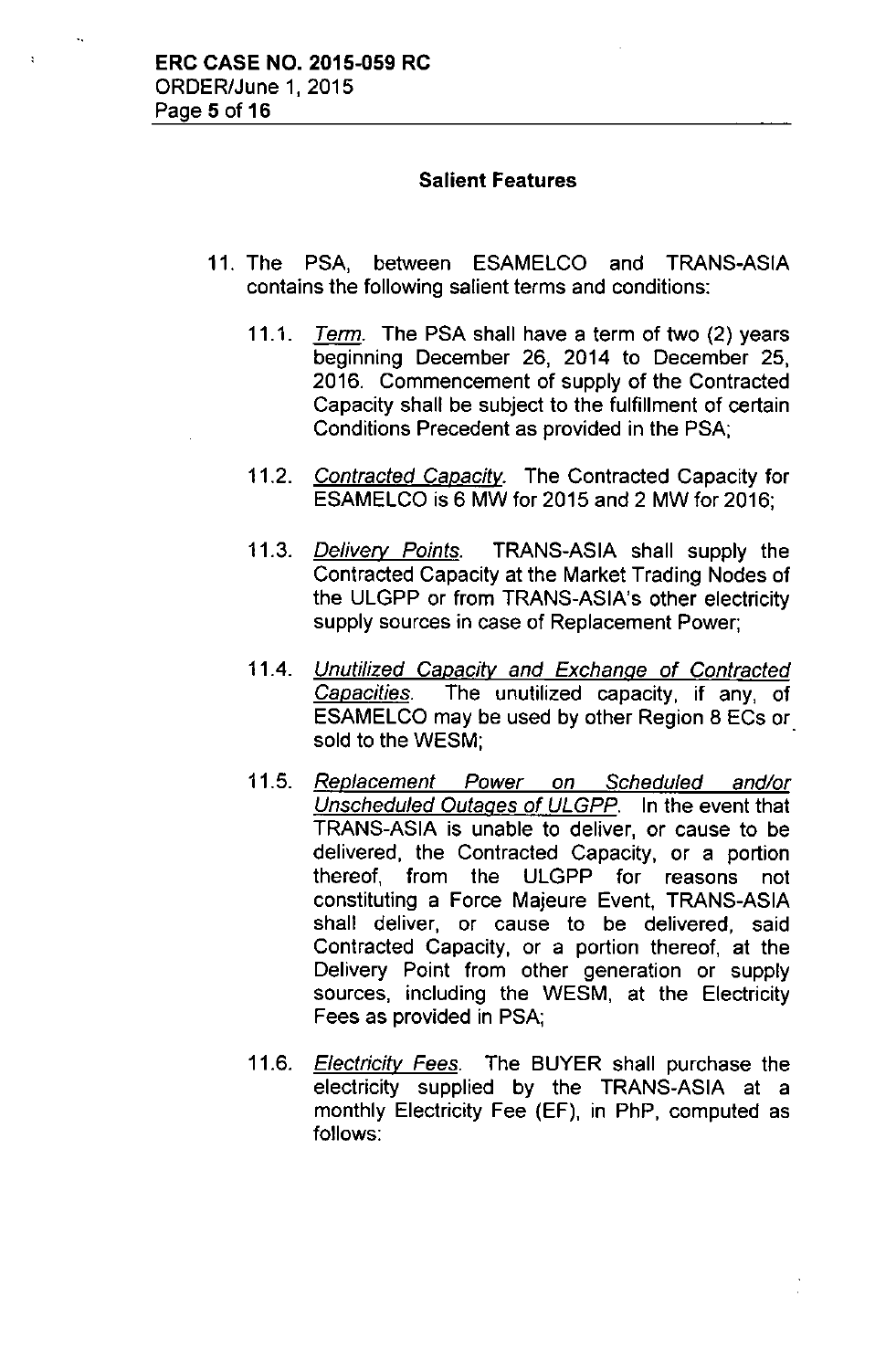$EF = CC * H_T * [LPC * (0.7003 * \frac{LCPIn}{LCPIr} + 0.2997) + FPC * FXn * (0.4497 * \frac{FCPIn}{FCPIr} + 0.5503)]$ 

Where:

 $\hat{\Delta}$ 

| Electricity Fee | $=$ | Electricity Fee, in PhP                                                                                                                                                                                                                                                                               |  |  |
|-----------------|-----|-------------------------------------------------------------------------------------------------------------------------------------------------------------------------------------------------------------------------------------------------------------------------------------------------------|--|--|
| CC              | $=$ | <b>Contracted Capacity</b>                                                                                                                                                                                                                                                                            |  |  |
| НT              | $=$ | Total number of hours in the Billing<br>Period                                                                                                                                                                                                                                                        |  |  |
| <b>LPC</b>      | $=$ | Component;<br>Local<br>Price<br>PhP1.7465/kWh                                                                                                                                                                                                                                                         |  |  |
| <b>LCPIn</b>    | =   | Philippine Consumer Price Index of the<br>calendar month corresponding the<br>billing period, for All Income Households<br>- All Items (2006=100), as published by<br>Philippine National Statistics<br>the<br>Coordination Board (or its substitute or<br>replacement agency, as the case may<br>be) |  |  |
| <b>LCPIr</b>    | =   | September 2014 Philippine Consumer<br>Price Index for All Income Households -<br>All Items (2006=100), as published by<br>Philippine<br>National<br><b>Statistics</b><br>the<br>Coordination Board (or its substitute or<br>replacement agency, as the case may<br>be)                                |  |  |
| <b>FPC</b>      |     | Foreign Price Component; USD 0.0812<br>per kWh                                                                                                                                                                                                                                                        |  |  |
| FXn             | $=$ | Philippine Peso vs. US Dollar Reference<br>Rate as published by the Bangko<br>Sentral ng Pilipinas at the last working<br>day of the Billing Period                                                                                                                                                   |  |  |
| <b>FCPIn</b>    | =   | US Consumer Price Index, All Items,<br>Financial Statistics<br>International<br>(2010=100) for the calendar month<br>corresponding the Billing Period                                                                                                                                                 |  |  |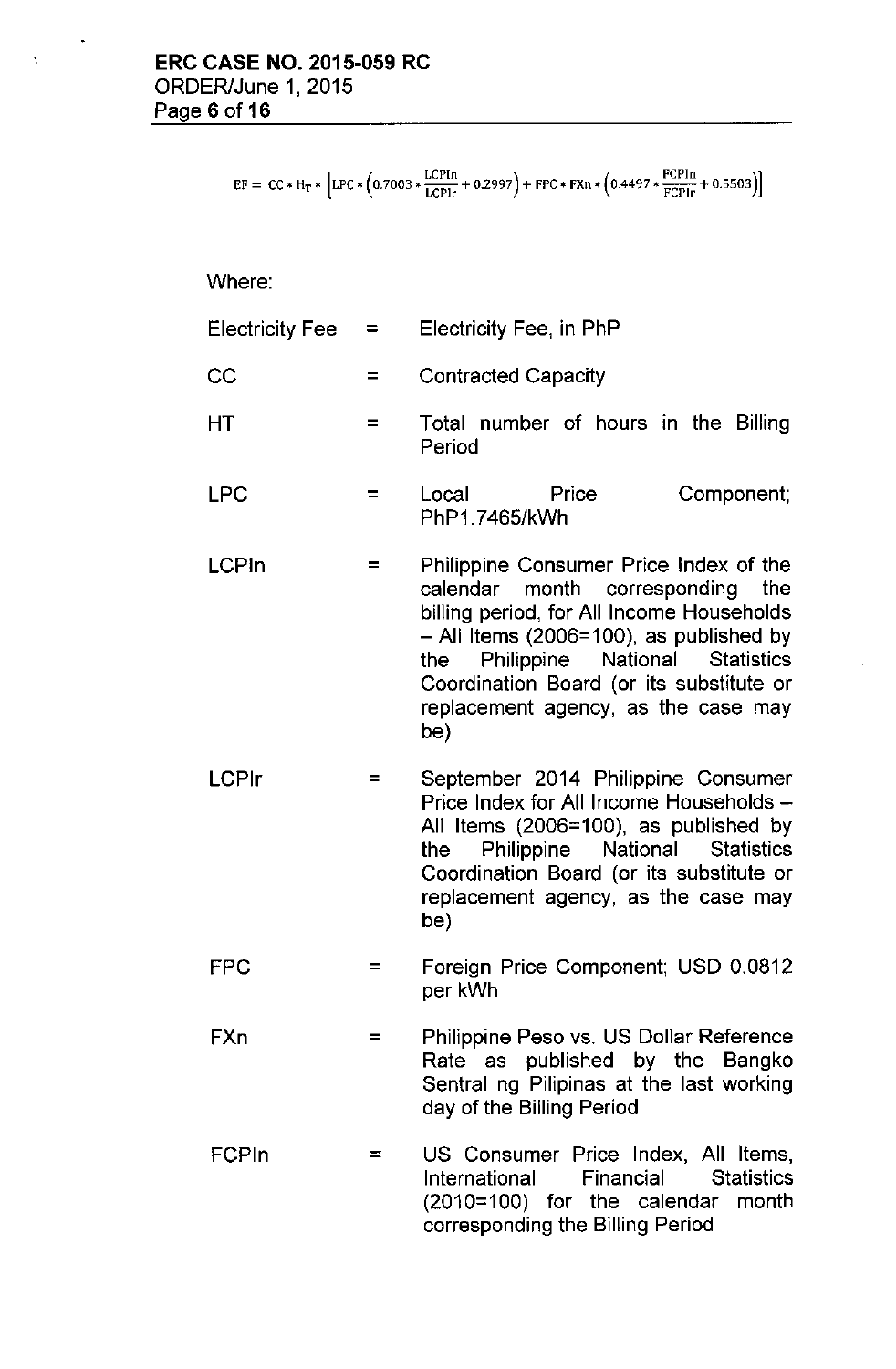FCPIr = US Consumer Price Index, All Items, International Financial Statistics (2010=100) for the month of September 2014

> Should the published indices be unavailable for the corresponding billing month, the most recent available published indices shall be used subject to adjustments in subsequent billings as soon as published indices become available.

> Should publication of any or all of the required indices be discontinued for a reasonable period of time, the parties shall mutually agree on a new Inflation Factor. Pending the new Inflation Factor, the last prevailing Inflation Factor shall be used until the new Inflation Factor is agreed between the parties and subject to retroactive adjustment.

*11.7. Charges for the account of ESAMELCO.* All WESM Charges for the delivery of the Contracted Capacity charged by the WESM trader of ULGPP, and other regulatory charges including all corresponding cost recoveries of ancillary services in the Reserve Market imposed upon the generators, shall be for the account of ESAMELCO. Value Added Tax (VAT) shall be charged and passed on to the ESAMELCO in accordance with applicable law. All other charges, fees, taxes and liabilities which may be imposed on, charged to, or incurred by TRANS-ASIA relative to the delivery of electricity to ESAMELCO shall be for the account of ESAMELCO;

### Advantages of **TRANS-ASIA's Supply** and **Rate Impact**

12. The EPIRA established a new policy, legal structure and regulatory framework for the restructuring of the electric power industry to stimulate and create points of competition. As economic growth is interdependent with power intensive activities, the necessity of a free, open and competitive system in electricity supply in a regime of transparent and reasonable prices of electricity is necessary. Low power rates, sufficient capacity and an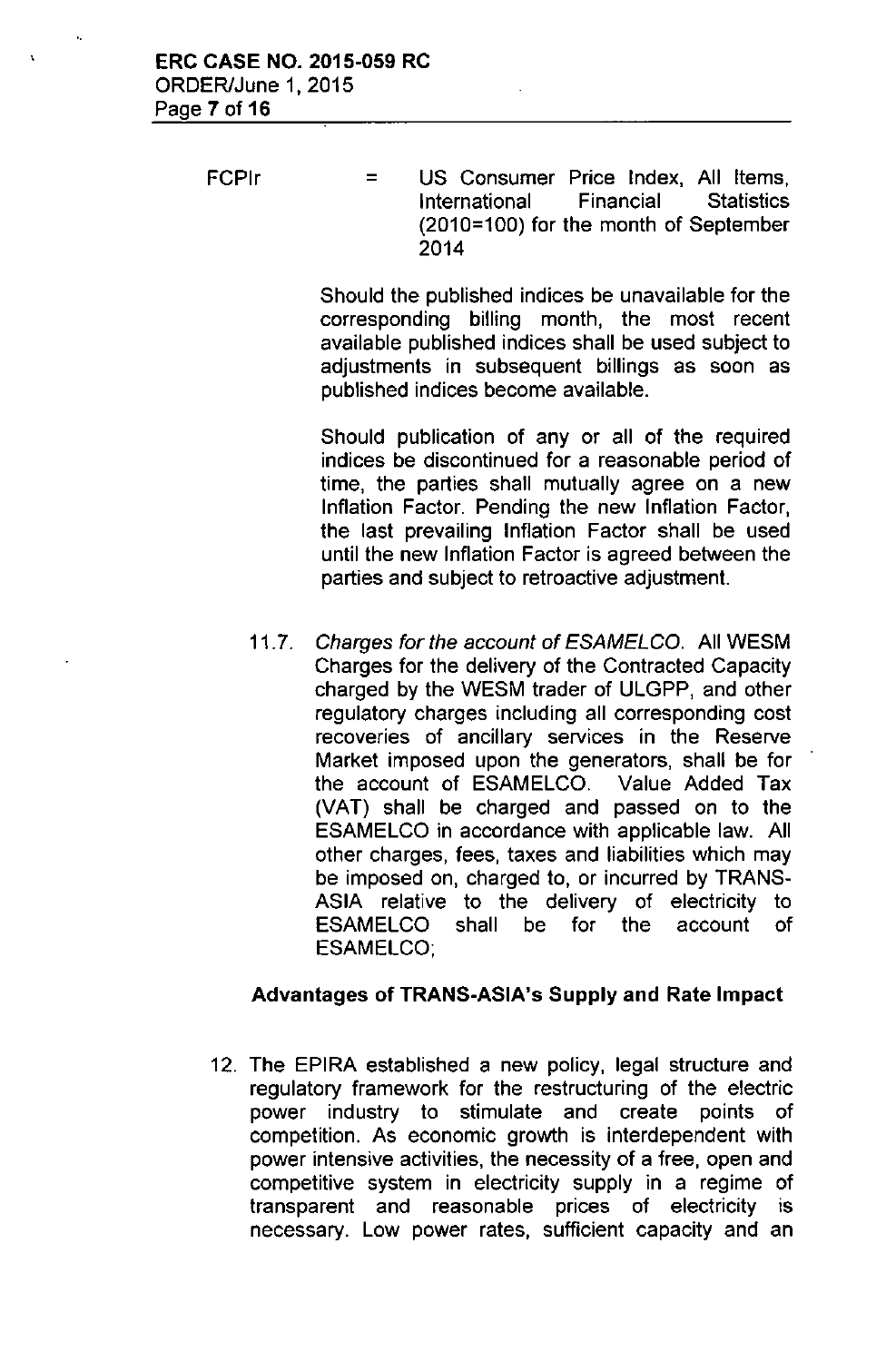environment protective of investors and consumers are the end goals of the EPIRA;

- 13. Competition can be the best form of market regulation, it is premised on electricity suppliers ensuring that they give the best offer, advantage over competitors in terms of pricing, value-added benefits, quality of service ultimately resulting to consumers getting the best price for reliable supply of electricity;
- 14. The process adopted by the Region 8 ECs in choosing its power supplier ensures that ESAMELCO and its member consumers achieve least cost supply of power through joint power supply planning and competitive procurement process;
- 15. The Electricity Fees as provided in the PSA is advantageous to ESAMELCO's consumers given that the Region 8 ECs set simplified parameters to be followed by the bidders during the JCPSP;
	- 15.1. The market-based rate of TRANS-ASIA is the lowest compared to other generation companies who participated in the R8 JCPSP;
	- 15.2. The indexation in the Electricity Fee is intended to provide for fair and transparent adjustment in fees to reflect specific and verifiable fluctuations in inflation and foreign exchange for the duration of the PSA,
- 16. ESAMELCO has simulated and forecasted the effect of the inclusion of TRANS-ASIA's supply from the ULGPP:

| UIC TCAI ZUTO.    |                                                |                                |                                      |                             |  |
|-------------------|------------------------------------------------|--------------------------------|--------------------------------------|-----------------------------|--|
| <b>Supplier</b>   | <b>Forecasted</b><br>2015<br>Quantity<br>(kWh) | <b>Percent</b><br><b>Share</b> | 2015<br>Average<br>Rate<br>(PhP/kWh) | Weighted<br>Average<br>Rate |  |
| <b>TRANS-ASIA</b> | 52,560,000.00                                  | 83.06%                         | 5.5489                               |                             |  |
| <b>WESM</b>       | 10,723,165.87                                  | 16.94%                         | 8.3593                               | 6.0251                      |  |
| Total             | 63,283,165.87                                  | 100%                           | -                                    |                             |  |

Simulation of Generation Mix Rate with TRANS-ASIA for  $t_{\text{hot}}$   $\sqrt{2\pi r}$  2015: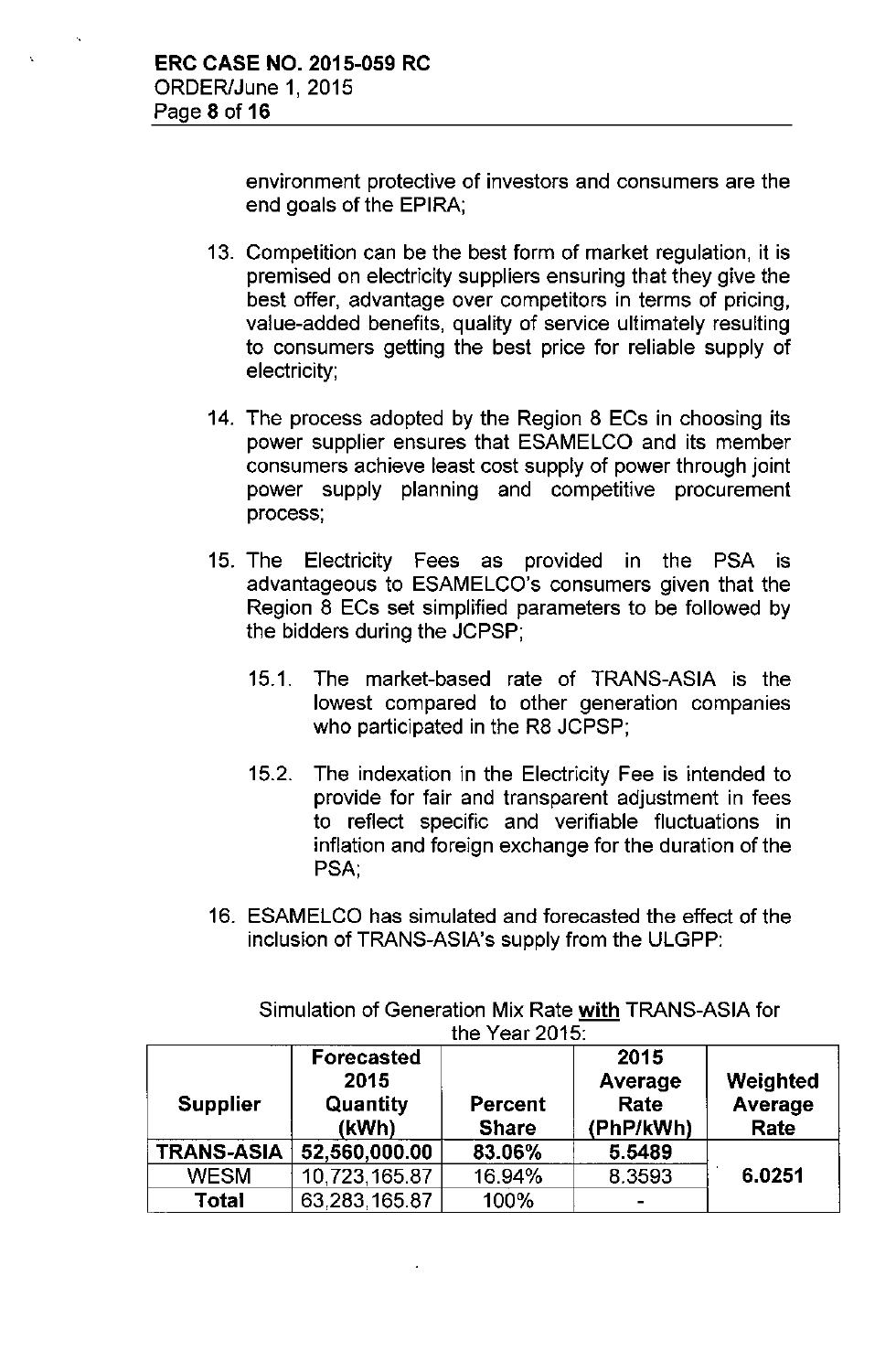Simulation of Generation Mix Rate without TRANS-ASIA for the Year  $2045$ 

| ט ו ט             |                                                |                                |                                      |                             |  |
|-------------------|------------------------------------------------|--------------------------------|--------------------------------------|-----------------------------|--|
| <b>Supplier</b>   | <b>Forecasted</b><br>2015<br>Quantity<br>(kWh) | <b>Percent</b><br><b>Share</b> | 2015<br>Average<br>Rate<br>(PhP/kWh) | Weighted<br>Average<br>Rate |  |
| <b>TRANS-ASIA</b> | 0.00                                           |                                |                                      |                             |  |
| <b>WESM</b>       | 63,283,165.87                                  |                                | 6.2487                               | 6.2487                      |  |
| <b>Total</b>      | 63,283,165.87                                  | 100%                           |                                      |                             |  |

# Generation Rate Impact: -0.2236

17. Clearly, entering into a PSA with TRANS-ASIA would significantly reduce ESAMELCO's exposure to volatilities in the WESM considering and result to more stable electricity prices which will redound to the benefit of the member consumers;

# Allegations in Support of the Motion for Provisional Authority

- 18. The provisional approval of the instant Application, including the rate structure as embodied in the PSA, which will facilitate the timely implementation of the PSA, is imperative and warranted;
- 19. It will facilitate TRANS ASIA's supply of additional capacity to ESAMELCO at the soonest possible time;
	- 19.1. ESAMELCO needs such additional capacity not only to address the shortage of its power supply, but also to secure a more stable, reliable and efficient source of power supply;
	- 19.2. Considering the continuous recovery efforts of the local government within ESAMELCO's franchise area, the necessity of stable, continuous, reliable supply of electricity is imperative to ensure that rehabilitation plans brought about by the damage due to Typhoon Yolanda are not discontinued or impeded. More importantly, reliable, uninterrupted and continuous electric supply will sustain, alleviate and boost the economic, financial and social development in the area;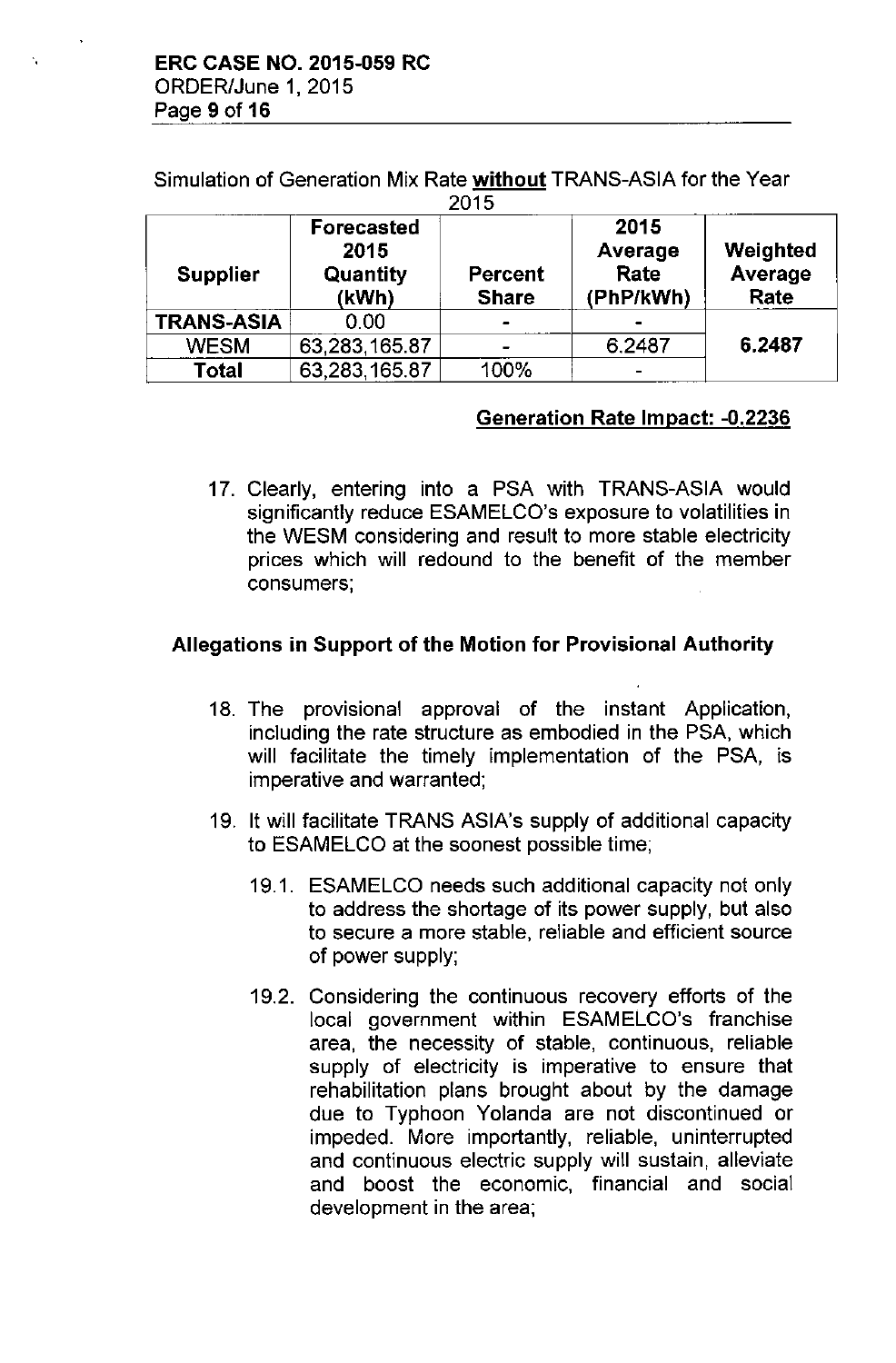- 19.3. Further, the supply of energy by TRANS-ASIA constitutes 35.15% of ESAMELCO's electricity requirements, pending hearing and in the absence of any provisional authority, ESAMELCO, its memberconsumers and the local government will gravely suffer as there is uncertainty in the supply of electricity. Likewise, the provisional approval of the instant application will allow ESAMELCO to avail of the advantages of low power cost. The additional capacity will not only address ESAMELCO's needs but the ECs' power requirements;
- 20. Significantly, the immediate implementation of the PSA will benefit all the electricity consumers;
- 21. The provisional approval of the instant application at the rate structure as provided in the PSA is also necessary for TRANS-ASIA to allow it operate at sustainable and viable levels necessary for TRANS-ASIA to fully pay all its contractual obligations and costs under its IPPA Agreement with PSALM. It will also allow ESAMELCO to charge and collect the respective electricity fees as provided in the PSA from its member consumers;
- 22. They pray for the provisional approval of the instant application pursuant to Rule 14 of the Commission's Rules of Practice and Procedure;

### **Allegations in Support of the Motion for Confidential Treatment of Annex "N"**

- 23. Pursuant to Rule 4, Section 1 of the Rules of Practice and Procedure, they move for the confidential treatment of Annex "N" as they contain data, information, calculations, assumptions, formula which constitute trade secrets and which the TRANS-ASIA has the sole proprietary interest thereof. TRANS-ASIA will stand to be unduly prejudiced should it be disclosed to the public;
- 24. As ruled in *Air Philippines Corporation* vs. *Pennswell, Inc.,'* a trade secret may consist of any formula, pattern, device or compilation of information that is used in one's business and gives the employer an opportunity to obtain an advantage over competitors who do not possess the

**<sup>1</sup> GR No. 172835, December 19, 2007.**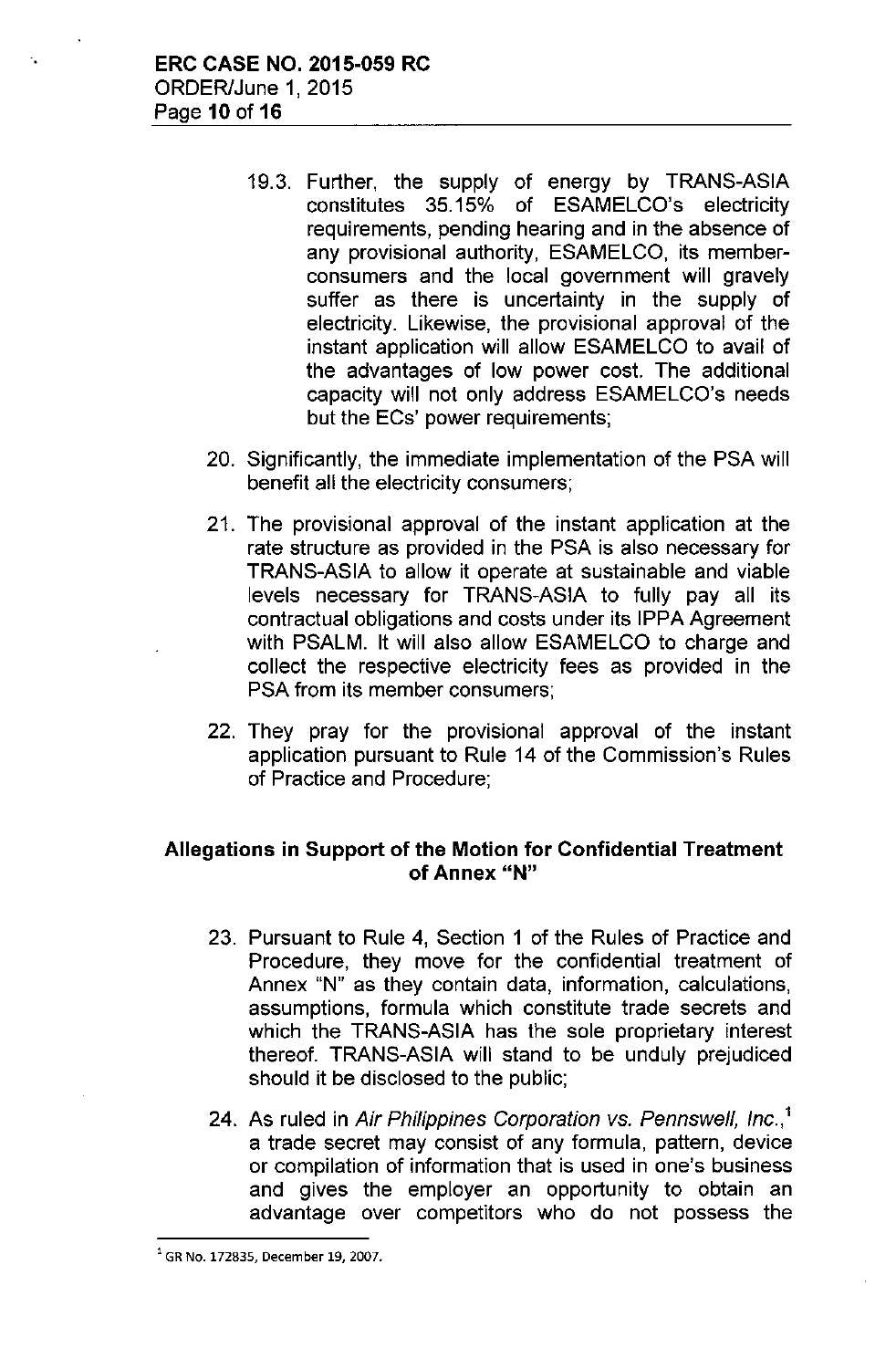information. It is indubitable that trade secrets constitute proprietary rights and jurisprudence has consistently acknowledged the private character of trade secrets;

- 25. They submitted one (1) copy of Annex "N" in a sealed envelope, with the envelope and each page thereof stamped with the word "Confidential"; and
- 26. They pray that the Commission:
	- a. Pending hearing, immediately issue an Order provisionally approving the PSA and authorizing the rate structure as embodied therein. Further, that such rate structure as applied be allowed retroactive implementation starting December 26, 2014 so as to authorize ESAMELCO to pass on the full amount of the fees and charges under the PSA to its consumers;
	- b. After due hearing, a final authority be issued authorizing the PSA including the rate structure as applied and finally approving retroactive implementation of the rate structure starting December 26, 2014 so as to authorize ESAMELCO to pass on the full amount of the fees and charges under the PSA to its consumers; and
	- c. An Order be issued granting the motion for confidential treatment of Annex "N", directing their non-disclosure pursuant to Rule 4 of the Rules of Procedure and prescribing the guidelines for the protection thereof.

Finding the said application to be sufficient in form and substance with the required fees having been paid, the same is hereby set for jurisdictional hearing, expository presentation, pre-trial conference and evidentiary hearing on the following dates and venues:

| Date                         | Venue                                               | <b>Particulars</b> |  |
|------------------------------|-----------------------------------------------------|--------------------|--|
| 29.<br>June                  | 2015   ERC Hearing Room,                            |                    |  |
| (Monday)<br>at               | two $15th$ Floor, Pacific                           |                    |  |
| o'clock<br>in.               | the   Center Building, San   Jurisdictional Hearing |                    |  |
| (2:00)<br>afternoon          | Miguel<br>Avenue,                                   |                    |  |
| $P.M.$ )                     | Ortigas<br>Center,                                  |                    |  |
|                              | Pasig City                                          |                    |  |
| July<br>22.                  | 2015   ESAMELCO's Main   Jurisdictional             | Hearing            |  |
| (Wednesday) at ten   Office, | Cabong,                                             | Confirmation<br>оl |  |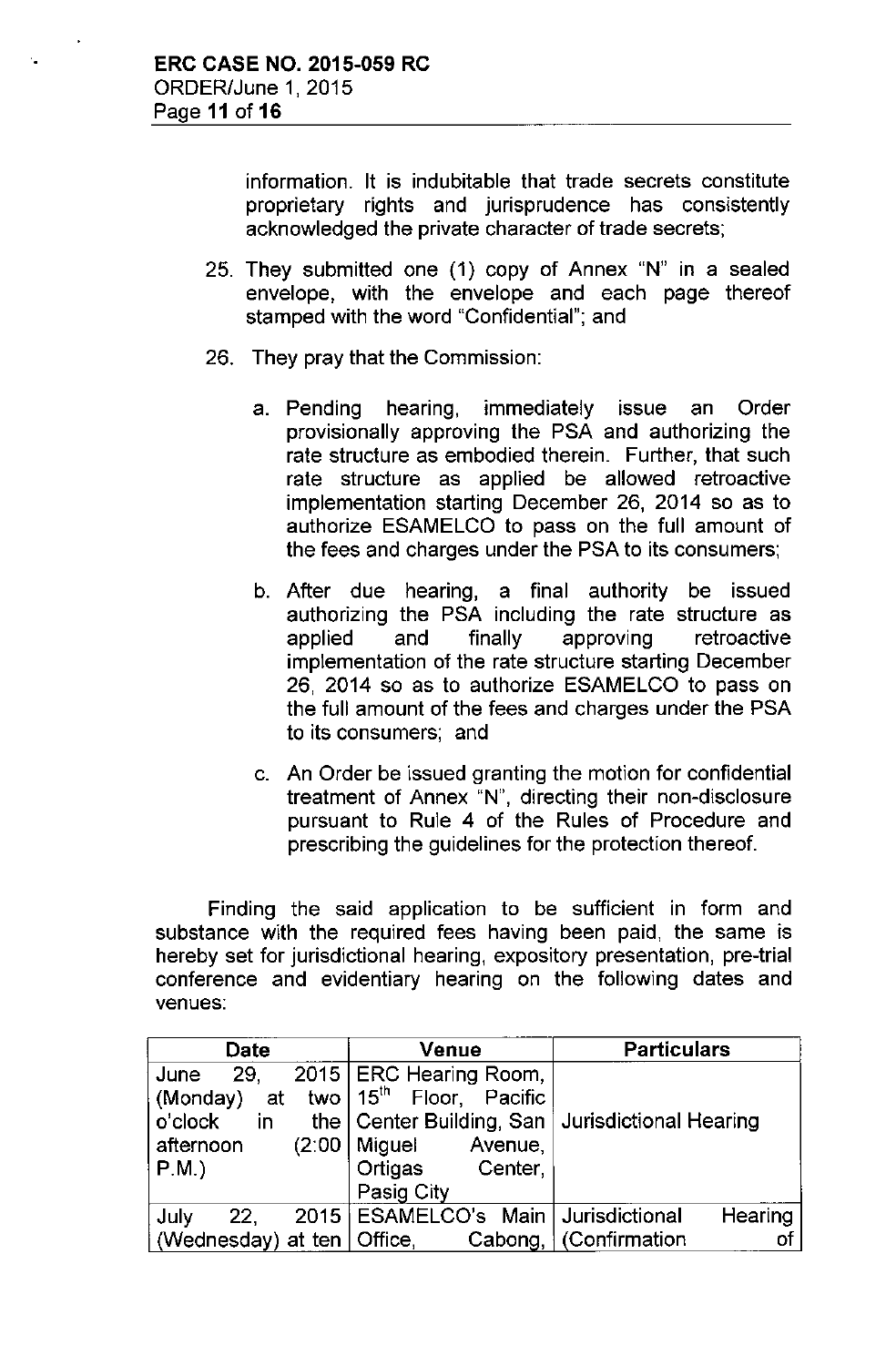| o'clock | in | the $\vert$ Borongan,       | Eastern   Jurisdictional |     |
|---------|----|-----------------------------|--------------------------|-----|
| morning |    | $(10:00 \mid \text{Samar})$ | Compliance), Expository  |     |
| A.M.    |    |                             | Presentation, Pre-Trial  |     |
|         |    |                             | Conference               | and |
|         |    |                             | Evidentiary Hearing      |     |

ESAMELCO and TRANS-ASIA are hereby directed to cause the publication of the attached Notice of Public Hearing, at their own expense, twice (2x) for two (2) successive weeks in two (2) newspapers of general circulation in the Philippines, with the date of the last publication to be made not later than ten (10) days before the date of the scheduled initial hearing, They are also directed to inform the consumers within ESAMELCO's franchise area, by any other means available and appropriate, of the filing of the instant application, their reasons therefor, and of the scheduled hearing thereon,

Let copies of the application, this Order, and the attached Notice of Public Hearing be furnished the Office of the Solicitor General (OSG), the Commission on Audit (COA) and the Committees on Energy of both Houses of Congress, They are hereby requested, if they so desire, to send their duly authorized representatives at the scheduled hearings,

Likewise, let copies of this Order and the attached Notice of Public Hearing be furnished the Offices of the Provincial Governor of Eastern Samar and the Mayors of the City and Municipalities within the franchise area of ESAMELCO for the appropriate posting thereof on their respective bulletin boards,

ESAMELCO and TRANS-ASIA are hereby directed to furnish all those making requests therefor with copies of the application and its attachments, subject to reimbursement of reasonable photocopying costs,

On the date of the initial hearing, ESAMELCO and TRANS-ASIA must submit to the Commission their written Compliance with the jurisdictional requirements attaching therewith, methodically arranged and duly marked, the evidences of the actual posting and publication of the Notice of Public Hearing consisting of certifications issued to that effect, signed by the afore-mentioned Governor and Mayors or their duly authorized representatives, bearing the seals of their offices, and the affidavits of the Editors or Business Managers of the newspapers where said Notice of Public Hearing were published together with the complete issues of the said newspapers, and such other proofs of compliance with the requirements of the Commission,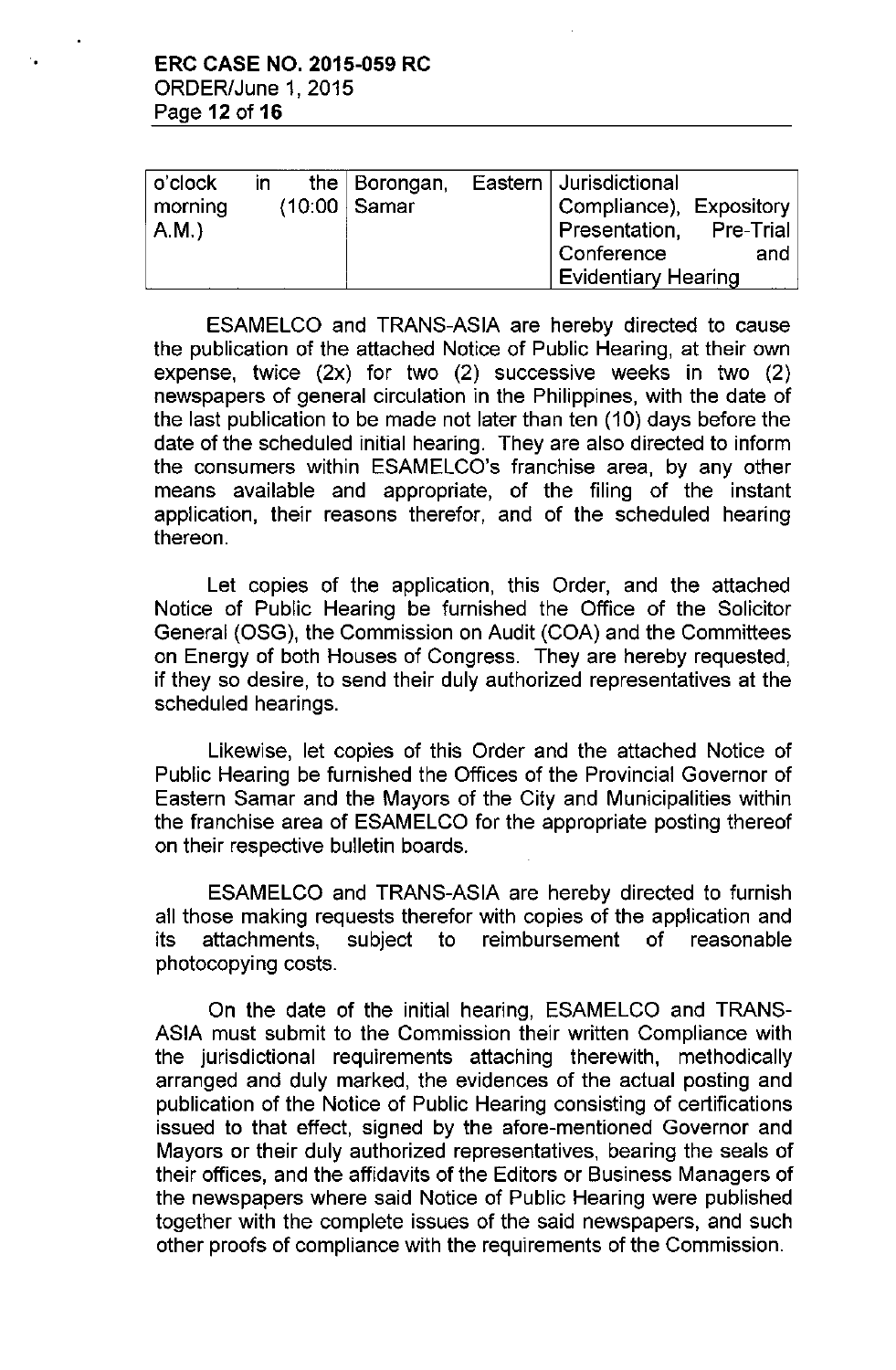ESAMELCO, TRANS-ASIA and all interested parties are directed to submit, at least five (5) days before the date of initial hearing and pre-trial conference, their respective Pre-Trial Briefs containing, among others:

- (a) A summary of admitted facts and proposed stipulation of facts;
- (b) The issues to be tried or resolved;
- (c) The documents or exhibits to be presented, stating the purposes thereof and proposed markings therefore; and
- (d) The number and names of the witnesses, with their written testimonies in an individual affidavit form, to be attached to the Pre-Trial Brief.

Failure of ESAMELCO and TRANS-ASIA to submit the required Pre-Trial Brief and Judicial Affidavits of their witnesses within the prescribed period shall be a ground for cancellation of the scheduled hearing, and the resetting of which shall be six (6) months from said date of cancellation.

As part of the pre-trial conference, ESAMELCO and TRANS-ASIA must also be prepared to make an expository presentation of their application, aided by whatever communication medium that they may deem appropriate for the purpose, in order to put in plain words and explain, for the benefit of the consumers and other concerned parties, what the application is all about and the reasons and justifications being cited in support thereof.

### **SO ORDERED.**

Pasig City, June 1, 2015.

FOR AND BY AUTHORITY OF THE COMMISSION:

 $\mu$ und  $\mu$  (determinent Chairperson

*rfm~o/,Ifsa 5-059 RC/ESAMELCO TAOIL PSA Initial Order*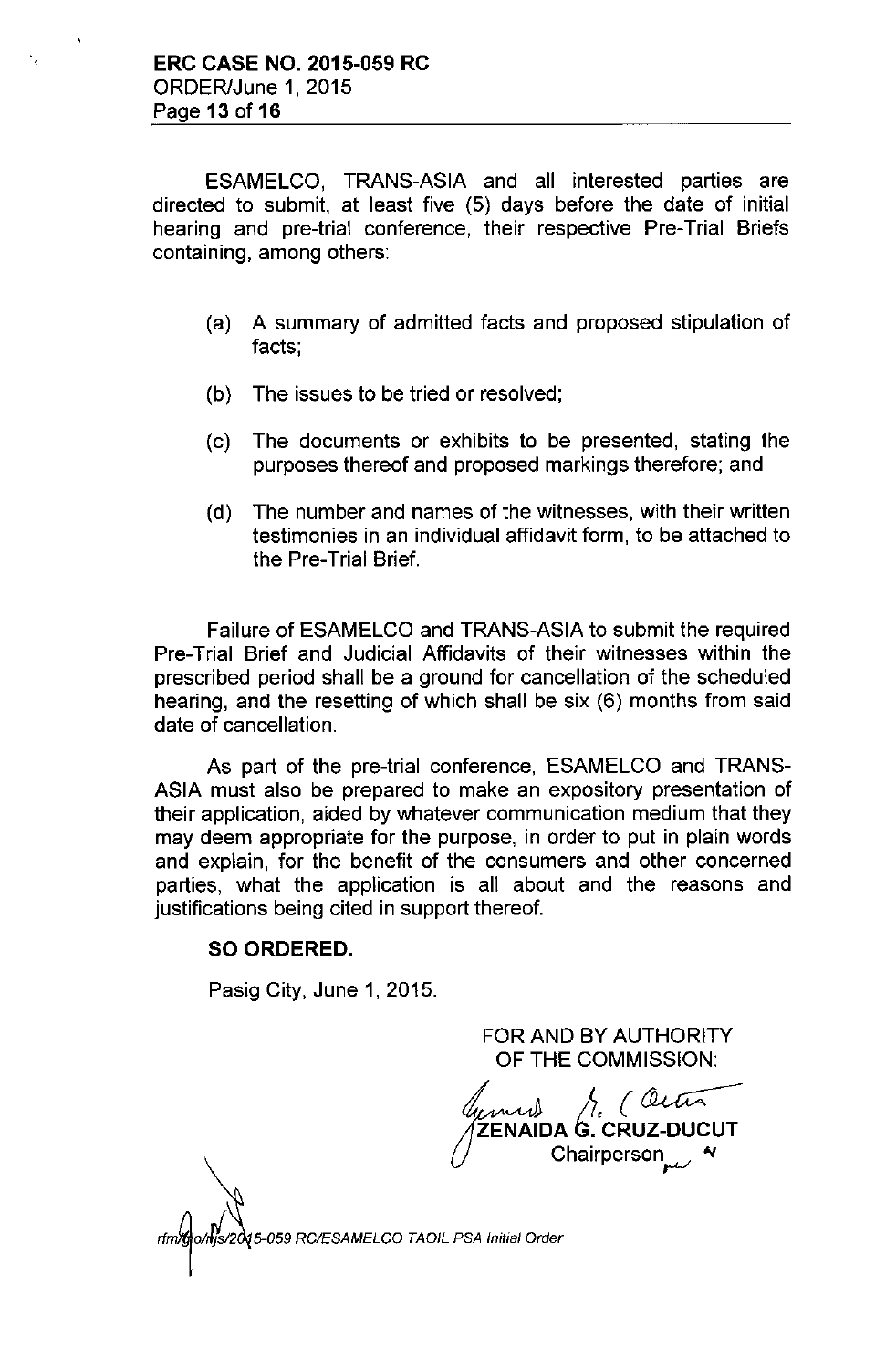#### **Copy Furnished:**

- 1. Atty. Maria Concepcion O. Ojeda Counsel for Applicants Delos Angeles Aguirre Olaquer Salomon Fabro and Ojeda 240 J. P. Rizal, Sta. Elena, Marikina City
- 2. The General Manager Eastern Samar Electric Cooperative, Inc. Cabong, Borongan, Eastern Samar
- 3. The President Trans-Asia Oil and Energy Development Corporation Level 11, PHINMA Plaza, 39 Plaza Drive, Rockwell Center, Makati City
- 4. The Office of the Solicitor General 134 Amorsolo Street, Legaspi Village, Makati City Metro Manila
- 5. The Commission on Audit Don Mariano Marcos Avenue Diliman, Quezon City
- ,6. The Senate Committee on Energy Senate of the Philippines GSIS Building, Roxas Blvd., Pasay City
- 7. The House Committee on Energy House of Representatives Batasan Hills, Quezon City
- 8. The City Mayor Barongan City Eastern Samar
- 9. The Municipal Mayor Municipality of Balangkayan Eastern Samar
- 10. The Municipal Mayor Municipality of Can-Avid Eastern Samar
- 11. The Municipal Mayor Municipality of Dolores Eastern Samar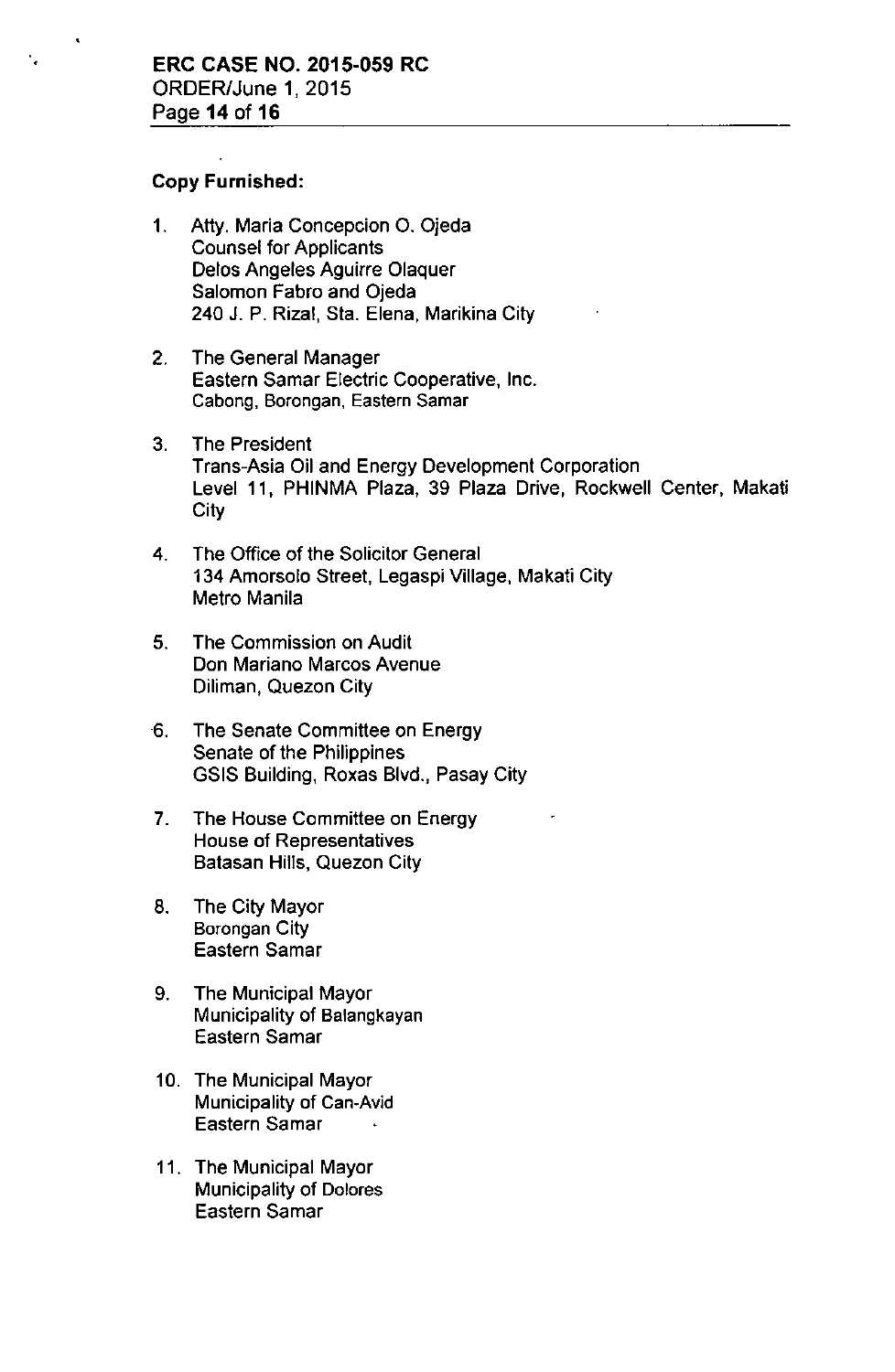- 12. The Municipal Mayor Municipality of Guiuan Eastern Samar
- 13. The Municipal Mayor Municipality of Llorente Eastern Samar
- 14. The Municipal Mayor Municipality of Maydolong Eastern Samar
- 15. The Municipal Mayor Municipality of Taft Eastern Samar
- 16. The Municipal Mayor Municipality of San Julian Eastern Samar
- 17. The Municipal Mayor Municipality of Sulat Eastern Samar
- 18. The Municipal Mayor Municipality of Arteche Eastern Samar
- 19. The Municipal Mayor Municipality of Balangiga Eastern Samar
- 20. The Municipal Mayor Municipality of Gen. Macarthur Eastern Samar
- 21. The Municipal Mayor Municipality of Giporlos Eastern Samar
- 22. The Municipal Mayor Municipality of Hernani Eastern Samar
- 23. The Municipal Mayor Municipality of Jipapad Eastern Samar